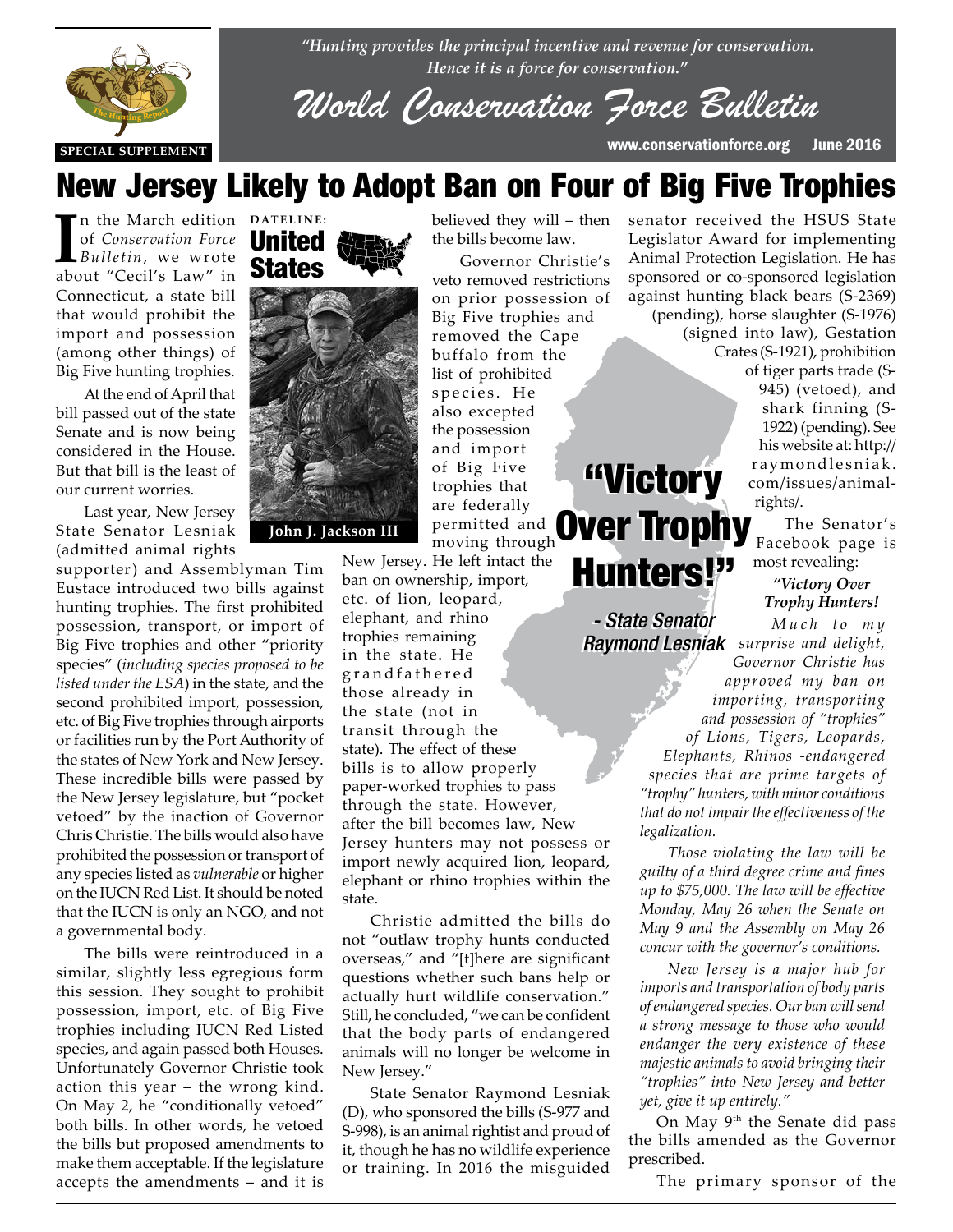#### *World Conservation Force Bulletin*

Assembly version of the bills, A-2447 and A-2510, was Assemblyman Tim Eustace (Democrat). He is also the primary sponsor of a bill to remove black bear from the list of game animals ("There shall be no open season for black bear"), A3527 that has not yet passed. See his website at: www.facebook.com/ drtimeustace/.

Luckily, bans this extreme are (so far) rare in the USA. Conservation Force is tracking bills that affect a hunter's ability to import and possess a lawfully harvested trophy. We are updating our website to include a tracking map that will allow the user to see the status of this legislation at a click.

Most states (so far) do not have pending legislation that implicate hunting trophies. Fewer than half  $(-21)$  have bills in varying stages of the process seeking to prohibit the *commercial* trade in ivory and rhino horn. Although a few of these bills have loose terminology [and

Conservation Force is working to address this], the clear intent of these bills is *not* to ban lawful imports of personal, *non-commercial* trophies. At this time, most states are *not* unfriendly to Big Five hunters.

But there are three exceptions: (1) "Cecil's Law" in Connecticut; (2) the bills in New Jersey discussed above; and (3) "Cecil's Law" pending in New York State. Like the New Jersey bill, it would prohibit the possession, import, transport, etc. of Big Five trophies both in the state in general and at Port

Authority property. The clear purpose of such bills is to ban trophies and disrupt licensed, regulated hunting in Africa.

These New Jersey bills do *not* incorporate exceptions for federally permitted imports by New Jersey residents – which likely means they should be found illegal if challenged in Court as preempted under the ESA. But still, that these bills have been submitted and even approved by the legislatures of two states is concerning for those who support hunting as part of the conservation paradigm of Africa, Central Asia – and in fact, the U.S.

Conservation Force will continue to

track and fight these bills alongside other sustainable use supporters. Hunters in Connecticut, New Jersey, and New York should take action to contact their legislators and to oppose these bills. On the whole, the hunting community needs to work harder and more effectively to

*- Assemblyman Tim Eustace*

"There shall

be no open

season for

black bear."

make the distinction between unlawful trafficking and licensed, regulated hunting clearer, and to make the habitat protection, anti-poaching, wildlife management, and poverty reduction benefits of lawful hunting more widely known. Except for avowed animal rightists, state legislators are not necessarily anti-hunting. But they are being misled to believe they are doing the right thing when they are really undermining some of the most important and advanced conservation activities in the world.

### Statement to the Advisory Council on Wildlife Trafficking

**O**n April 15<sup>th</sup> I attended the Trafficking in the Department of Interior Auditorium in Washington Advisory Council on Wildlife of Interior Auditorium in Washington DC I had formally been nominated to be made a member of the Advisory Council but the CEO of WildAid was selected. I learned of this in an announcement during the meeting that morning. I did register to make an oral statement, which was also submitted in writing. The written submission follows. Conservation Force has

also made a similar statement to the European Commission.

Sustainable Hunting Is Sustainable Funding for Anti-Poaching **John J. Jackson, President of Conservation Force**

*Members of the Advisory Council on Wildlife Trafficking:*

*Conservation Force thanks you for the important work you are doing and the attention you bring to the fight against poaching and wildlife trafficking. These are* 



John J. Jackson, III

PUBLISHER Barbara Crown

Copyright ©2016 by UnivOps Holdings, ISSN 1052-4746. This bulletin on hunting-related conservation matters is published periodically free of charge for subscribers to The Hunting Report, 12182 SW 128 Street, Miami, FL 33186. All material contained herein is provided by famed wildlife and hunting attorney John J. Jackson, III with whom The Hunting Report has formed a strategic alliance. The purpose of the alliance is to educate New York alliance. The purpose of the alliance is to educate<br>e  $\arctan$  to the hunting community as well as pro-advocacy of hunting rights opportunities. More broadly, the alliance will also seek to open up new hunting opportunities worldwide and ward off attacks on currently available **Pose these** worldwide and ward off attacks on currently available<br> **Photographs** opportunities. For more information on Conservation Force and/or the services available through Jackson's alliance with The Hunting Report, write:

> Conservation Force 3240 South I-10 Service Road West, Suite 200 Metairie, LA 70001 Tel. 504-837-1233 Fax 504-837-1145 www.ConservationForce.org

For reprints of this bulletin or permission to reproduce it and to inquire about other publishing-related matters, write:

The Hunting Report 12182 SW 128 Street Miami, FL 33186 Tel. 1-800-272-5656 Fax 305-253-5532

*Remember to favor Conservation Force's Corporate Sponsors:*









ripcordtravelprotection.com

*The leaders in their fields.*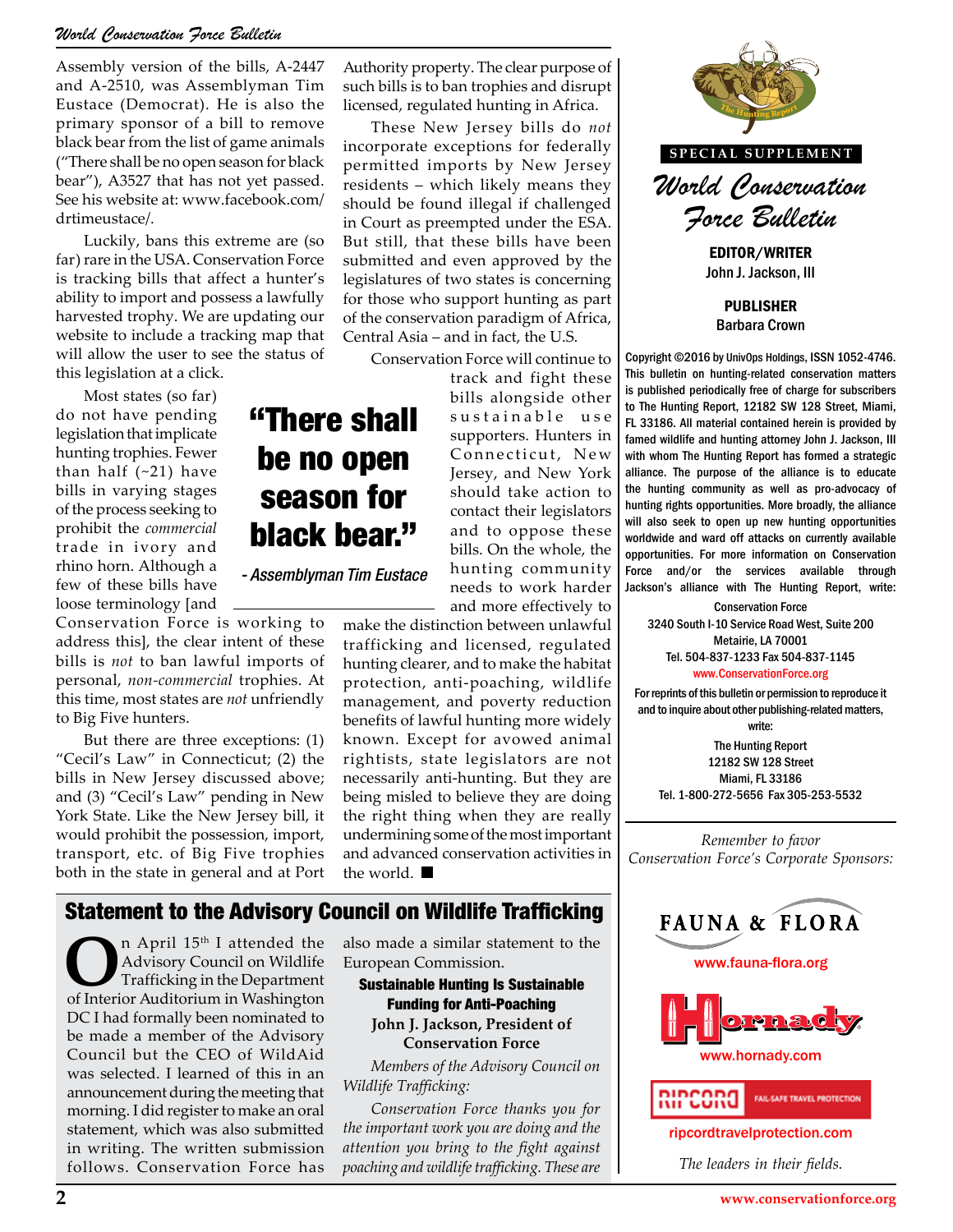#### **SPECIAL SUPPLEMENT TO THE HUNTING REPORT**

*serious threats to listed species. Combating these threats takes commitment, and deserves the financial, political, and moral support of the US government as well as private industry and NGOs. Conservation Force is doing its part by financially supporting on-the-ground antipoaching efforts, including by providing equipment, training and funding for rewards.*

*More than that, Conserva-*

*tion Force supports the hunting operators and clients who provide the first line of defense against poaching and illegal trafficking and generate the largest source of sustainable funding for wildlife and habitat protection.*

*In the US, hunting and angling revenues and fees contribute 80% (or more) of wildlife management and law enforcement budgets for state fish and wildlife agencies. Hunters and anglers historically have been, and continue to be, the largest contributors to wildlife conservation. Through taxes and license fees alone, they have contributed more than \$10 billion dollars.*

*In Africa, most everyday wildlife management and anti-poaching costs are funded by safari hunting. Who pays 80% of the regular anti-poaching bills in Tanzania? Tourist safari-hunters, mostly Americans. Similarly in Zimbabwe, over 75% of conservation land under private, community and state tenure depends entirely on safari hunting revenues to fund anti-poaching and wildlife management efforts. On the whole, over 70% of Zimbabwe's hunting clientele is American, but in the private conservancies where the world's third largest population of black rhino resides, 90% of hunting clients are US citizens. Anti-poaching in these conservancies is wholly funded by hunting revenues and donations. Put starkly, US clients protect these black rhinos from the poacher's bullet and axe.*

*Safari hunting not only generates anti-poaching revenue, it underwrites the most habitat. Who or what is the source of most wild land in Tanzania? Licensed, regulated hunting by tourist safari hunters – largely American. The wildlife habitat dedicated for hunting in Tanzania is approximately 304,000 km2, while the country's national parks cover 58,000 km2. In other words, hunting areas are over* 



*Meeting of President's Trafficking Task Force*

*five times greater with far more lion and prey than the national parks. How much does that matter? Tanzania's parks alone are one-third bigger than Kenya's parks and reserves – so just imagine how much habitat has been saved in Tanzania through sustainable use in the form of licensed, regulated sport hunting.*

*Similarly, in Zimbabwe, three-quarters of the total area under wildlife-based land use and conservation (~107,000 km2) falls under safari hunting as the primary or only source of revenue. The vast majority of this land occurs in arid agro-ecological regions unsuitable for agricultural use. The best use for the land is wildlife, but there must be some incentive to keep wildlife on the land, and there must be some funding to keep the poachers off it. Tourist safari hunting fills this role.*

*In Namibia, the great majority of community conservancies depend on hunting to keep the doors open, the lights on … and 95+% of the second largest population of southwestern black rhino protected (as well as developing populations of African lion and increasing populations of elephant).*

*This point was made clear in a recent study where the authors evaluated benefits to the conservancies of safari hunting compared to photo-tourism. They found the value of the benefits from each use was fairly equal, but the distribution of the benefits differed. Hunting revenues tended to benefit the conservancy operations and the community as a whole, while tourism wages tended to benefit individual employees. The authors then simulated what would happen to the conservancies if either photo-tourism or hunting revenue disappeared. They discovered that the accrual of benefits made a difference.*

*If photo-tourism income were eliminated, approximately 80% of conservancies with a current positive* 

*cash flow could still cover their operational costs (59% of 50 conservancies). However, if hunting were banned and hunting revenue eliminated, the reverse was true. Approximately 80% of conservancies with a current positive cash flow would then have to shut down. Only 8 of 50 (16%) could maintain an income greater than their operational expenses. Approximately 50,000 km2 of* 

*habitat would be at risk of conversion to other uses.*

*The study confirms that licensed, regulated hunting provides essential funding for conservation in Africa. Its importance cannot be overstated – it literally supports the lion's share of anti-poaching, habitat and community benefits. Yet there are calls to ban safari hunting among certain groups and even in the media. Much of this criticism, such as the airline bans on transport of "Big Five" trophies, stems from an asserted concern for stopping poaching and wildlife trafficking. Apparently, some are confused between licensed, regulated hunting and poaching. Obviously, these two are very different – one is sustainable and provides essential benefits; one is illegal, immoral, and unsustainable. It is theft.*

*Because this Advisory Council directs so much attention to combating wildlife trafficking, we ask that you take the lead in clearing up this confusion. Do not add to the confusion. To conclude with Teddy Roosevelt, founder of the US national parks: "In a civilized and cultivated country wild animals only continue to exist at all when preserved by sportsmen. The excellent people who protest against all hunting, and consider sportsmen as enemies of wildlife, are ignorant of the fact that in reality the genuine sportsman is by all odds the most important factor in keeping the larger and more valuable wild creatures from total extermination."*

*The modern hunter remains the most important factor in the recovery of wildlife populations, and the most critical barrier between wildlife and extinction. We respectfully request that the Council confirm this key role for licensed, regulated hunting in its future publications and recommendations. Please be careful when making representations.*